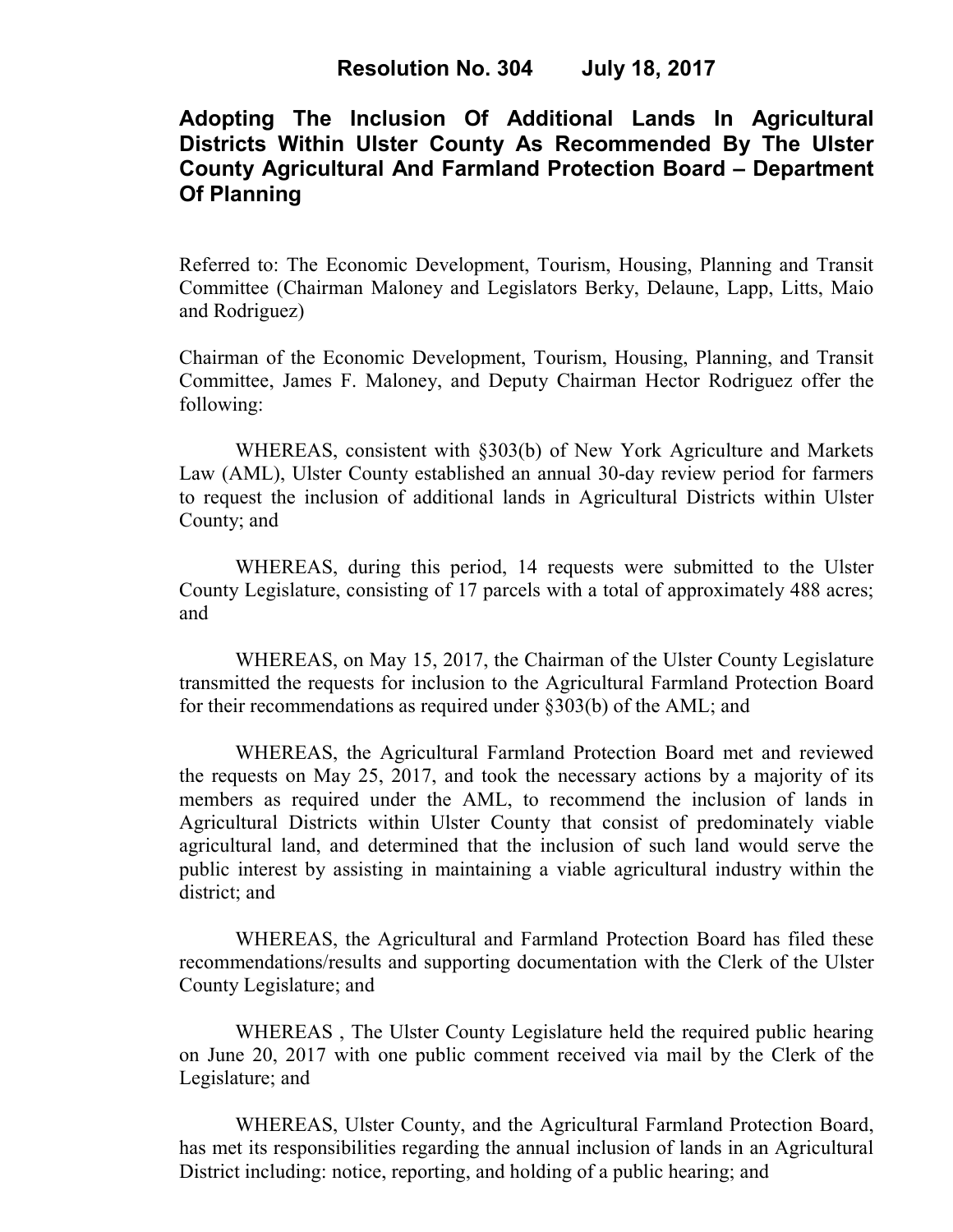#### **- Page 2 -**

### **Resolution No. 304 July 18, 2017**

### **Adopting The Inclusion Of Additional Lands In Agricultural Districts Within Ulster County As Recommended By The Ulster County Agricultural And Farmland Protection Board – Department Of Planning**

WHEREAS, the addition of lands to Agricultural Districts with respect to the State Environmental Quality Review Act (Part 617 NYCRR) are considered an Unlisted Action and an Environmental Assessment Form has been completed and filed with the Clerk of the Legislature; now, therefore, be it

RESOLVED, that the Ulster County Legislature finds, after review of the Environmental Assessment Form and the recommendations of the Agricultural Farmland Protection Board, for the inclusion of lands within agricultural districts, as filed with the Clerk of the Legislature, that no significant adverse environmental impacts will occur as a result of this action and a Negative Declaration is adopted under NYCRR Part 617.7 (SEQRA); and, be it further

RESOLVED, that the Ulster County Legislature adopts the recommendations of the Agricultural and Farmland Protection Board, as filed with the Clerk of the Ulster County Legislature, which includes the placement of additional lands within existing agricultural districts in Ulster County with the exception of parcel section, block, and lot number 54.1-1-5 located at 5155 State Route 213 in the Town of Olive, totaling 16 parcels and approximately 485 acres that shall not be included; and, be it further

RESOLVED, that the Clerk of the Ulster County Legislature shall submit this resolution, a copy of the Agricultural and Farmland Protection Board report and other material as required under Agriculture and Markets Law Article 25-AA – Agricultural Districts, to the Commissioner of Agriculture, and request that the Commissioner certify the inclusion of these lands in an agriculture district if feasible and in the public interest,

and move its adoption.

#### ADOPTED BY THE FOLLOWING VOTE:

AYES: 21 NOES: 0 (Absent: Legislators Delaune and Maloney)